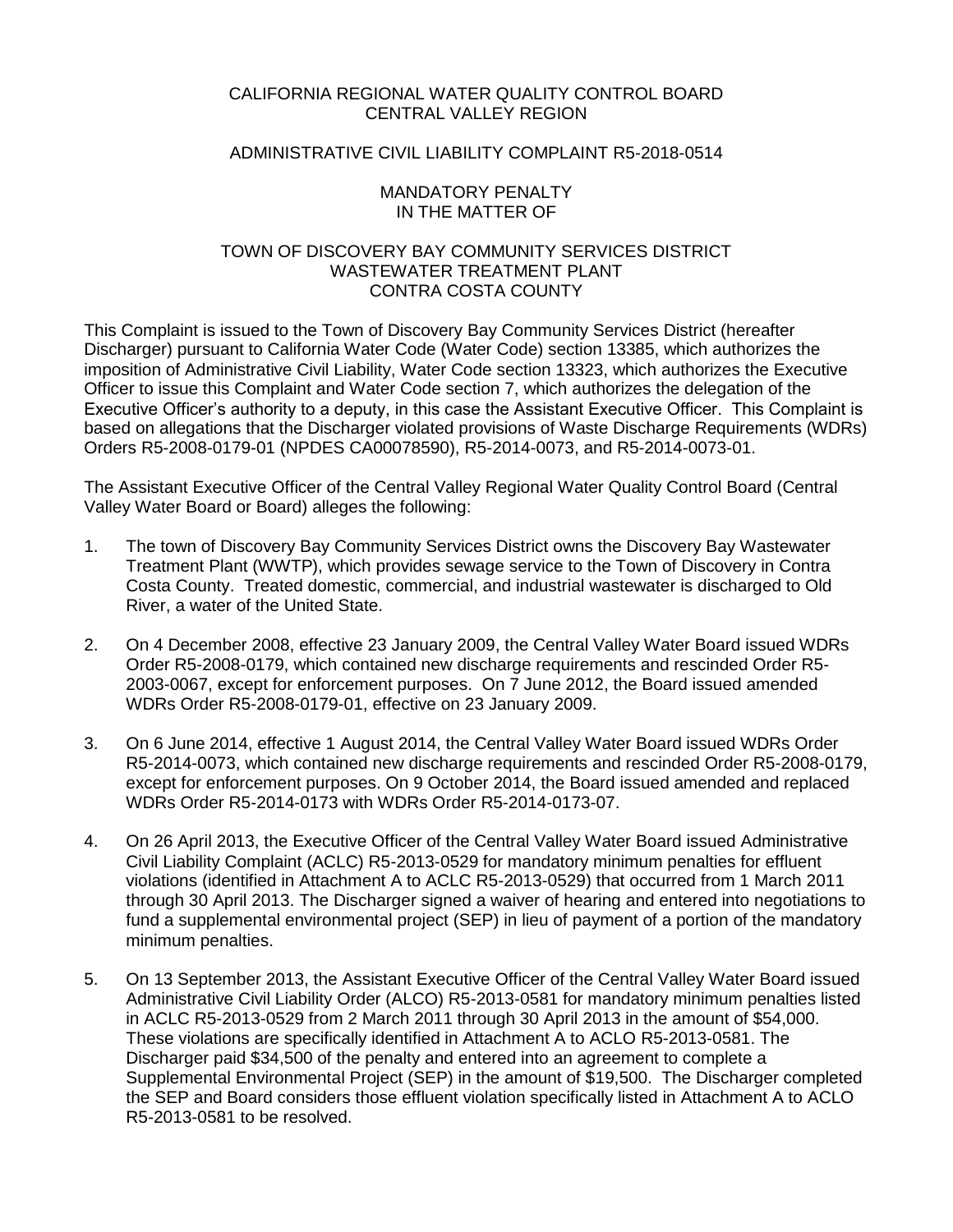- 6. This Complaint addresses administrative civil liability for effluent limitation violations that occurred between 1 May 2013 and 31 December 2017. These violations are specifically identified as subject to mandatory minimum penalties in Attachment A to this Complaint, which is attached hereto and incorporated herein by reference.
- 7. On 26 January 2018, Central Valley Water Board staff issued the Discharger a draft Record of Violations (ROV) for the period 1 May 2013 through 30 November 2017. On 6 February 2018, the Discharger agreed with the violations but made correction to some of the violations listed in the ROV. Board staff agreed with the Discharger and has incorporated the changes that the Discharger noted in the 6 February 2018 corresponds in this Complaint. On 22 February 2017, Board staff issued the Discharger a *Self-Monitoring Report Review letter and Notice of Violation*  (NOV) and identified four additional effluent biochemical oxygen demand (BOD) violations that occurred during the month of December 2017. On 2 March 2018, the Discharger responded to the NOV and requested that the BOD violations be dismissed. The Discharger contends that the analytical result for BOD on 19 December 2017 is anomalous and not representative of actual discharge on that day. The sample was re-analyzed for chemical oxygen demand which confirmed that the BOD contained in the sample was indeed elevated. In addition the response included a letter from FGL Environmental (Laboratory) which stated "…*FGL Environmental is unable to add any additional insight to why this anomalous result occurred. We acknowledge that this high BOD level has not occurred in any prior years of service to Veolia N.A., nor has it occurred since. In fact, the BOD result from the very next day of sampling, returned to a normal, acceptable level..."* Although, Board staff appreciate the Discharger's response for why they believed the sample result should not be cited as a violation, the response does not negate the validity of the BOD laboratory results which indicate that effluent limit exceedances occurred. Board staff considered all the responses provided by the Discharger and continue to allege the BOD violations in Attachment A to the Complaint. This Complaint extends the ROV period though 31 December 2017; the four additional BOD violations that were alleged in the 22 February 2018 NOV are included in this Complaint.
- 8. Water Code section 13385(h) and (i) require assessment of mandatory penalties and state, in part, the following:

Water Code section 13385(h)(1) states:

Notwithstanding any other provision of this division, and except as provided in subdivisions  $(i)$ ,  $(k)$ , and  $(l)$ , a mandatory minimum penalty of three thousand dollars (\$3,000) shall be assessed for each serious violation.

Water Code section 13385 (h)(2) states:

For the purposes of this section, a "serious violation" means any waste discharge that violates the effluent limitations contained in the applicable waste discharge requirements for a Group II pollutant, as specified in Appendix A to Section 123.45 of Title 40 of the Code of Federal Regulations, by 20 percent or more or for a Group I pollutant, as specified in Appendix A to Section 123.45 of Title 40 of the Code of Federal Regulations, by 40 percent or more.

Water Code section 13385 subdivision (i)(1) states, in part: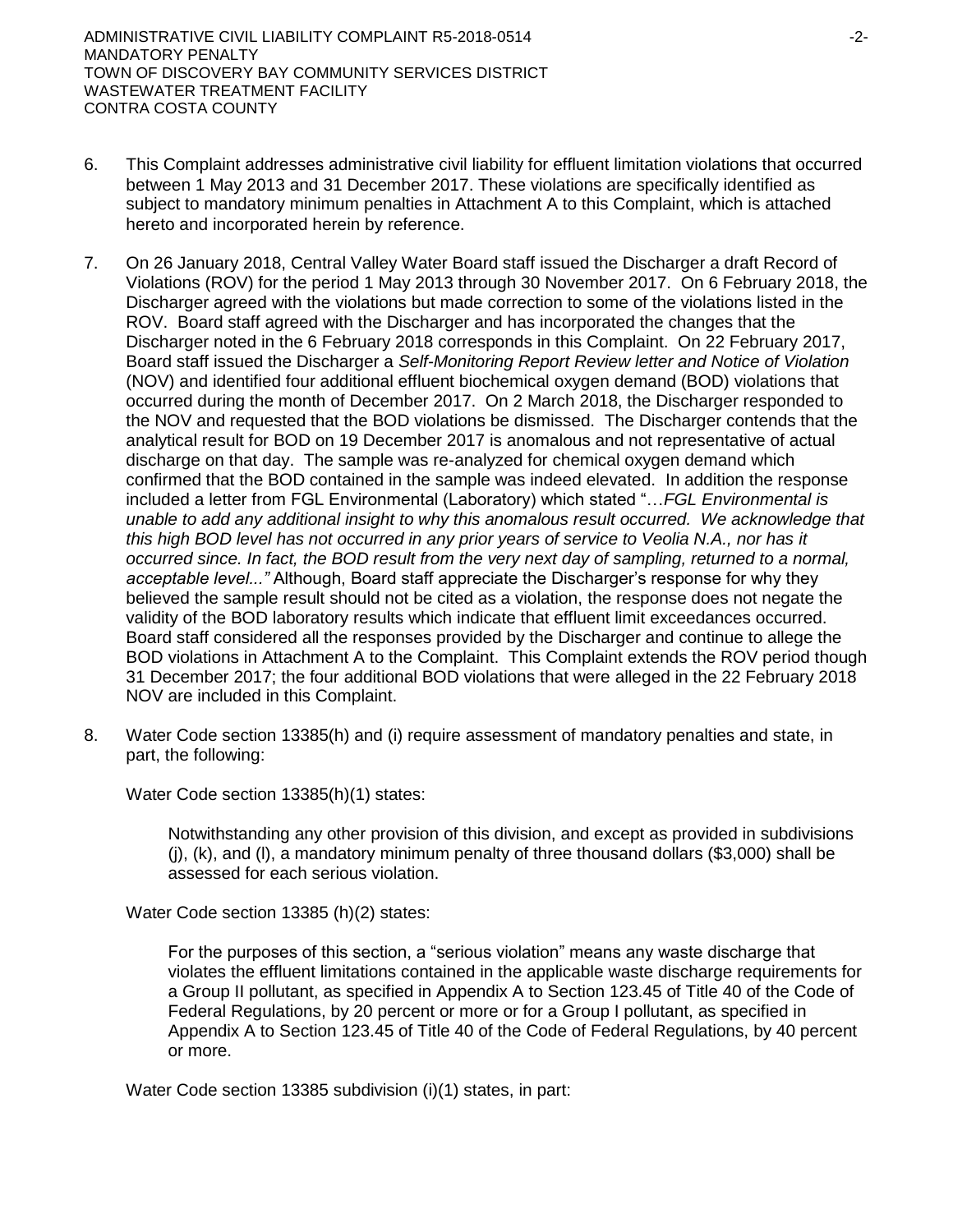Notwithstanding any other provision of this division, and except as provided in subdivisions (j), (k), and (l), a mandatory minimum penalty of three thousand dollars (\$3,000) shall be assessed for each violation whenever the person does any of the following four or more times in any period of six consecutive months, except that the requirement to assess the mandatory minimum penalty shall not be applicable to the first three violations:

- A) Violates a waste discharge requirement effluent limitation.
- B) Fails to file a report pursuant to Section 13260.
- C) Files an incomplete report pursuant to Section 13260.
- D) Violates a toxicity effluent limitation contained in the applicable waste discharge requirements where the waste discharge requirements do not contain pollutant-specific effluent limitations for toxic pollutants.
- 9. Water Code section 13323 states, in part:

Any executive officer of a regional board may issue a complaint to any person on whom administrative civil liability may be imposed pursuant to this article. The complaint shall allege the act or failure to act that constitutes a violation of law, the provision authorizing civil liability to be imposed pursuant to this article, and the proposed civil liability.

- 10. WDRs Order R5-2008-0179-01, Effluent Limitations IV.A.1.g. include, in part, the following effluent limitations:
	- **g. Electrical Conductivity**. The effluent electrical conductivity shall not exceed 2,100 µg/L, as annual average.
- 11. WDRs Order R5-2014-0073-01, Effluent Limitations IV.A.1. include, in part, the following effluent limitations:

|                               |                      | <b>Effluent Limitation</b> |                   |                         |  |  |
|-------------------------------|----------------------|----------------------------|-------------------|-------------------------|--|--|
| <b>Parameter</b>              | <b>Units</b>         | Average<br><b>Monthly</b>  | Average<br>Weekly | <b>Maximum</b><br>Daily |  |  |
| <b>Conventional Pollutant</b> |                      |                            |                   |                         |  |  |
| <b>Biochemical Oxygen</b>     | mq/L                 | 10                         | 15                | 20                      |  |  |
|                               | lbs/day <sup>1</sup> | 180                        | 260               | 350                     |  |  |
| Demand (5-day @ 20°C)         | lbs/day <sup>2</sup> | 200                        | 290               | 390                     |  |  |

**Table 1. Final Effluent Limitation – Discharge Point 001**

 $1 -$ Based on a design average dry weather flow of 2.1 MGD. Effective immediately and until Executive Officer's written approval of flow increase (Special Provision VI.C.6.b).

<sup>2</sup> Based on design average dry weather flow of 2.35 MGD. Effective upon executive officer's written approval of flow increase (Special Provisions Vi.C.6.b).

12. WDRs Order R5-2014-0073-01, Effluent Limitations IV.A.2. include, in part, the following effluent limitations:

|                               |       | <b>Effluent Limitation</b> |                   |                         |  |  |
|-------------------------------|-------|----------------------------|-------------------|-------------------------|--|--|
| <b>Parameter</b>              | Units | Average<br><b>Monthly</b>  | Average<br>Weekly | <b>Maximum</b><br>Dailv |  |  |
| <b>Conventional Pollutant</b> |       |                            |                   |                         |  |  |
| Nitrate Plus Nitrite (as N)   | ma/L  | --                         | --                | 31                      |  |  |
|                               |       |                            |                   |                         |  |  |

| <b>Table 5. Interim Effluent Limitation</b> |  |  |  |  |
|---------------------------------------------|--|--|--|--|
|---------------------------------------------|--|--|--|--|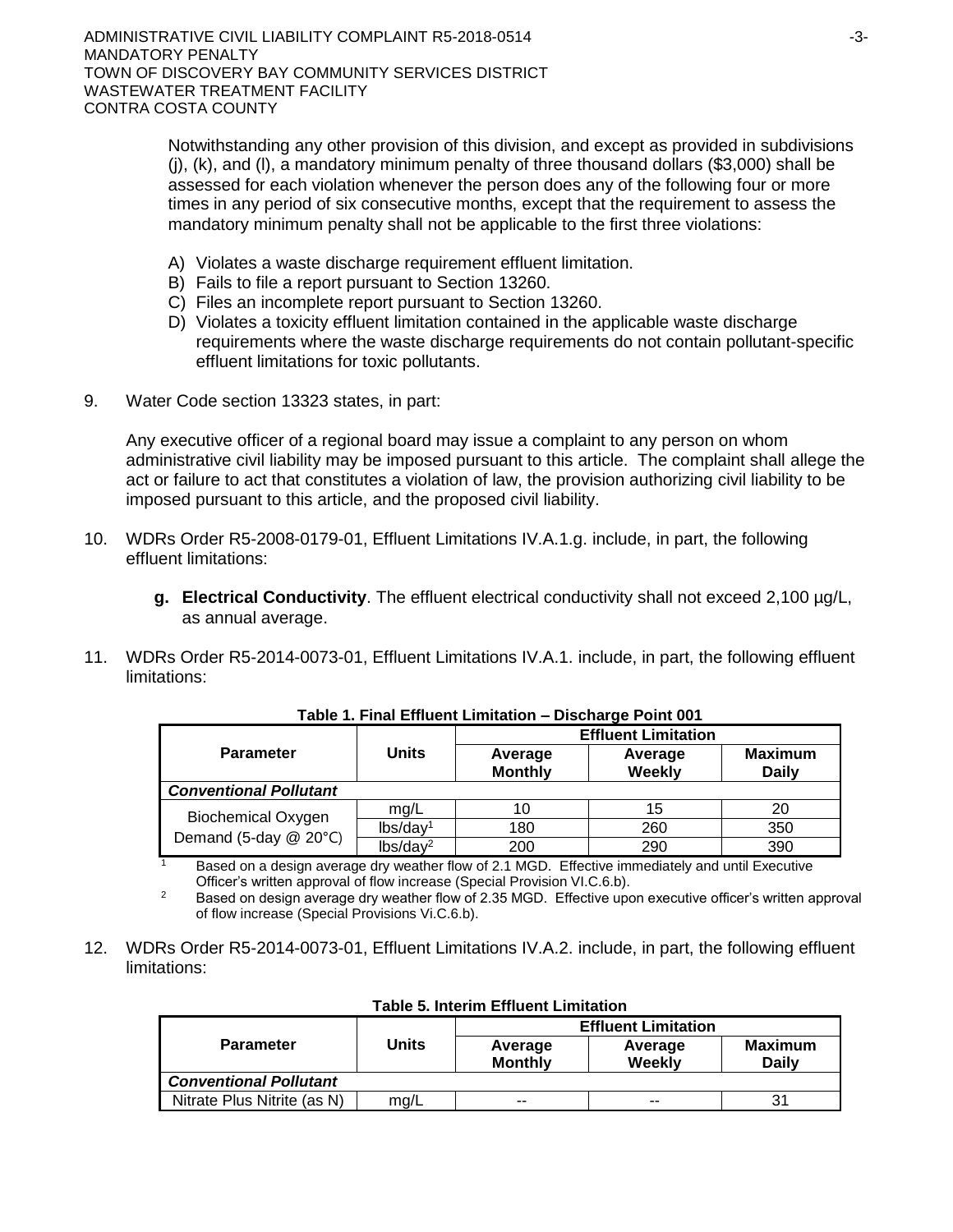- 13. WDRs Order R5-2014-0073-01, Effluent Limitations IV.A.2.b. include, in part, the following effluent limitations:
	- **b. Total Coliform Organisms. Effective immediately and through 30 December 2022,** effluent total coliform organisms at Monitoring Location UVS-001 and UVS-002 shall not exceed:
		- i. 23 most probable number (MPN) per 100 mL, as 7-day median; and
		- ii. 240 MPN/100 mL, at any time
- 14. According to the Discharger's self-monitoring reports, the Discharger committed three (3) serious Group I violations of the above effluent limitations contained in WDRs Order R5-2014-0073-01, as shown in Attachment A. These violations are defined as serious because measured concentrations of Group I constituents exceeded maximum prescribed levels in WDRs Order R5- 2014-0073-01 by 40 percent or more. The mandatory minimum penalty for these serious violations is **nine thousand dollars (\$9,000)**.
- 15. According to the Discharger's self-monitoring reports, the Discharger committed seven (7) nonserious violations of the above effluent limitations contained in WDRs Orders R5-2008-0179-01 and R5-2014-0073-01. Two (2) of the non-serious violations are subject to mandatory penalties under Water Code section 13385 subdivision (i)(1) because these violations were preceded by three or more effluent limit violations within a 180-day period. The mandatory minimum penalty for these violations is **six thousand dollars (\$6,000)**.
- 16. The total amount of the mandatory penalties assessed for the alleged effluent limitation violations is **fifteen thousand dollars (\$15,000)**. As stated herein, a detailed list of the alleged effluent violations is included in Attachment A. This Complaint addresses administrative civil liability for violations that are specifically identified as subject to mandatory minimum penalties in Attachment A.
- 17. On 21 December 2015, the Executive Officer designated Andrew Altevogt, Assistant Executive Officer, as the Lead Prosecution Officer for all enforcement matters originating in the Central Valley Region. The 21 December 2015 Delegation of Authority also authorizes Andrew Altevogt to issue Administrative Civil Liability Complaints.
- 18. Issuance of this Administrative Civil Liability Complaint to enforce Water Code Division 7, Chapter 5.5 is exempt from the provisions of the California Environmental Quality Act (Pub. Resources Code section 21000 et seq.), in accordance with California Code of Regulations, title 14, section 15321(a)(2).

# **THE TOWN OF DISCOVERY BAY COMMUNITY SERVICES DISTRICT IS HEREBY GIVEN NOTICE THAT:**

- 1. The Assistant Executive Officer of the Central Valley Water Board proposes that the Discharger be assessed an Administrative Civil Liability in the amount of **fifteen thousand dollars (\$15,000)**.
- 2. A hearing on this matter will be held at the Central Valley Water Board meeting scheduled on **31 May/1 June 2018**, unless one of the following occurs by **29 March 2018**:
	- a) Waives the hearing by completing the attached form (checking off the box next to Option 1) and returning it to the Central Valley Water Board. In addition, submits payment for the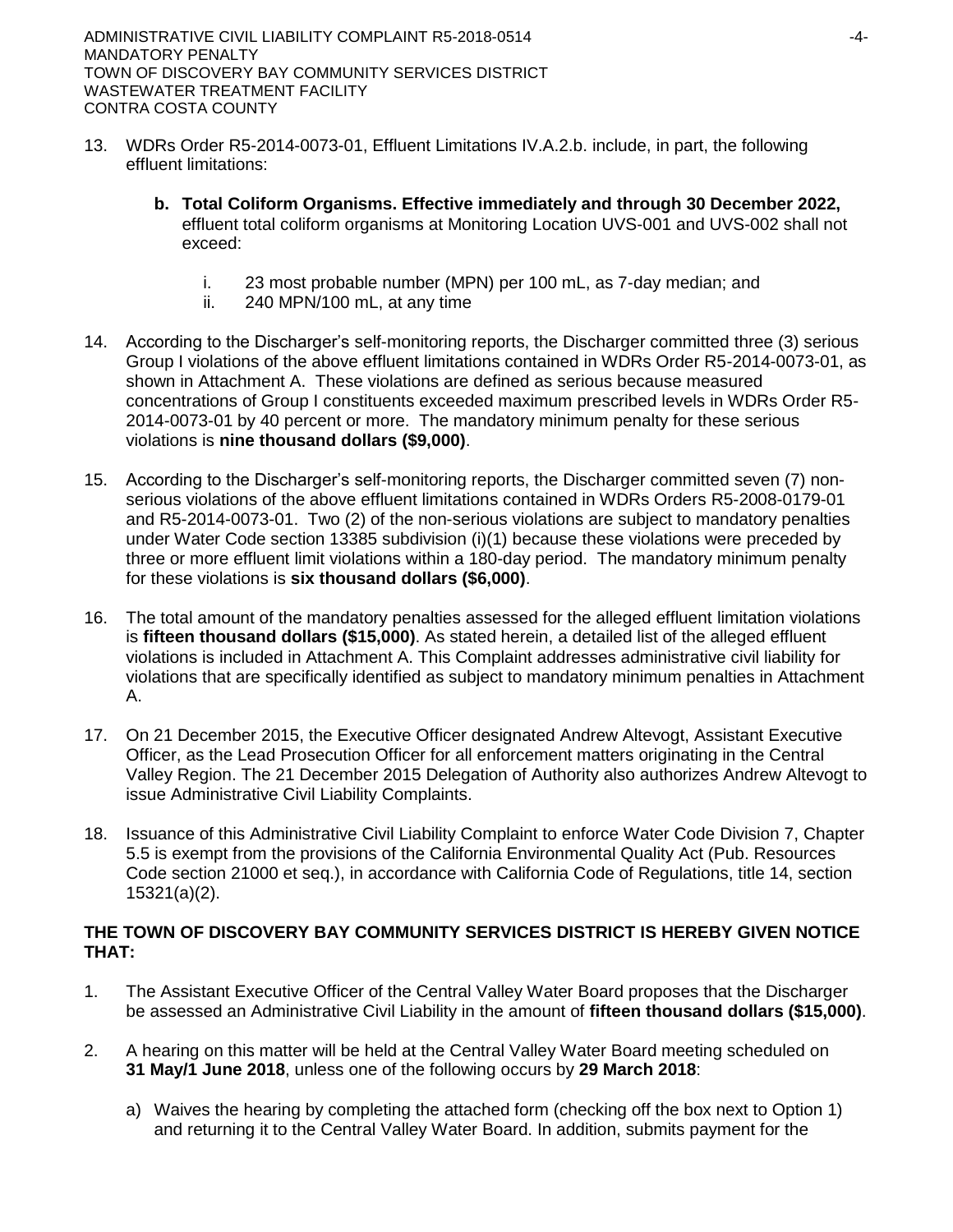proposed civil liability of **fifteen thousand dollars (\$15,000)** to the State Water Board with a copy of the check to the Central Valley Water Board; or

- b) Requests to engage in settlement discussions by checking the box next to Option 2 on the attached form, and returning it to the Board along with a letter describing the issues to be discussed. The Central Valley Water Board must agree to the postponement; or
- c) Requests to delay the hearing by checking off the box next to Option 3 on the attached form, and returning it to the Board along with a letter describing the proposed length of delay and the issues to be discussed. The Central Valley Water Board must agree to the postponement.
- 3. If a hearing on this matter is held, the Central Valley Water Board will consider whether to affirm, reject, or modify the proposed Administrative Civil Liability, or whether to refer the matter to the Attorney General for recovery of judicial civil liability.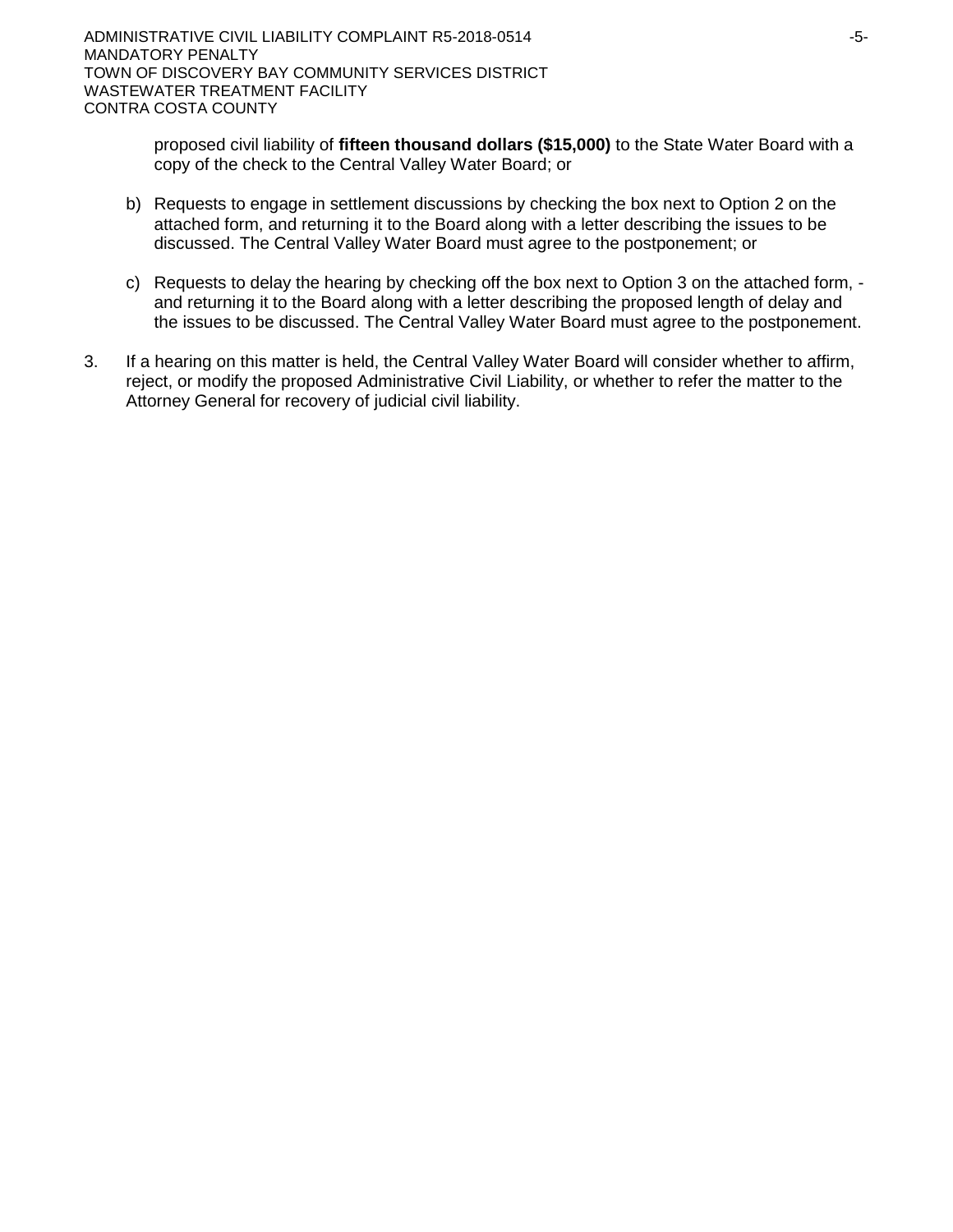ADMINISTRATIVE CIVIL LIABILITY COMPLAINT R5-2018-0514 F6-MANDATORY PENALTY TOWN OF DISCOVERY BAY COMMUNITY SERVICES DISTRICT WASTEWATER TREATMENT FACILITY CONTRA COSTA COUNTY

4. If this matter proceeds to hearing, the Assistant Executive Officer reserves the right to amend the proposed amount of civil liability to conform to the evidence presented, including but not limited to, increasing the proposed amount to account for the costs of enforcement (including staff, legal and expert witness costs) incurred after the date of the issuance of this Complaint through completion of the hearing.

> Original Signed By ANDREW ALTEVOGT, Assistant Executive Officer

> > 5 March 2018 DATE

Attachment A: Record of Violations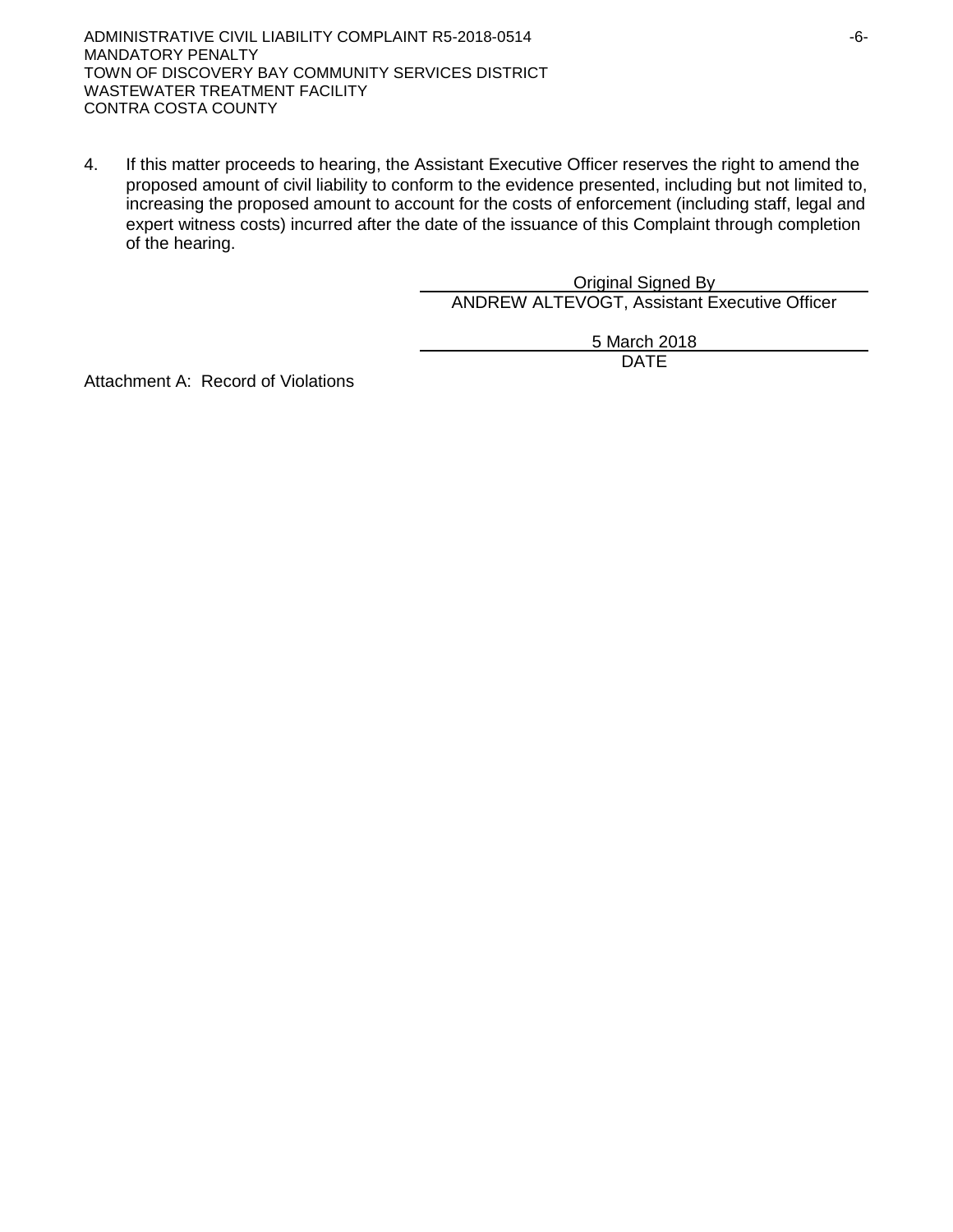## **WAIVER FORM FOR ADMINISTRATIVE CIVIL LIABILITY COMPLAINT**

By signing this waiver, I affirm and acknowledge the following:

I am duly authorized to represent the Town of Discovery Bay Community Service District (hereafter Discharger) in connection with Administrative Civil Liability Complaint R5-2018-0514 (hereafter Complaint). I am informed that California Water Code section 13323, subdivision (b), states that, "a hearing before the regional board shall be conducted within 90 days after the party has been served. The person who has been issued a complaint may waive the right to a hearing."

## **□** *(OPTION 1: Check here if the Discharger waives the hearing requirement and will pay in full.)*

- a. I hereby waive any right the Discharger may have to a hearing before the Central Valley Water Board.
- b. I certify that the Discharger will remit payment for the proposed civil liability in the full amount of **fifteen thousand dollars (\$15,000)** by check that references "ACL Complaint R5-2018-0514" made payable to the *State Water Pollution Cleanup and Abatement Account*. Payment must be received by the State Water Resources Control Board, Accounting Office, Attn: ACL Payment at PO Box 1888, Sacramento, California, 95812-1888 by **29 March 2018**. The waiver and a copy of the check must be submitted to the Central Valley Water Board, Attn: Howard Hold at 11020 Sun Center Drive #200, Rancho Cordova, California, 95670 by **29 March 2018**.
- c. I understand the payment of the above amount constitutes a proposed settlement of the Complaint, and that any settlement will not become final until after a 30-day public notice and comment period. Should the Central Valley Water Board receive significant new information or comments during this comment period, the Central Valley Water Board's Assistant Executive Officer may withdraw the complaint, return payment, and issue a new complaint. I also understand that approval of the settlement will result in the Discharger having waived the right to contest the allegations in the Complaint and the imposition of civil liability.
- d. I understand that payment of the above amount is not a substitute for compliance with applicable laws and that continuing violations of the type alleged in the Complaint may subject the Discharger to further enforcement, including additional civil liability.

**□** *(OPTION 2: Check here if the Discharger waives the 90-day hearing requirement in order to engage in settlement discussions***.)** I hereby waive any right the Discharger may have to a hearing before the Central Valley Water Board within 90 days after service of the complaint, but I reserve the ability to request a hearing in the future. I certify that the Discharger will promptly engage the Central Valley Water Board Prosecution Team in settlement discussions to attempt to resolve the outstanding violation(s). By checking this box, the Discharger requests that the Central Valley Water Board delay the hearing so that the Discharger and the Prosecution Team can discuss settlement. It remains within the discretion of the Central Valley Water Board to agree to delay the hearing. Any proposed settlement is subject to the conditions described above under "Option 1."

**□** *(OPTION 3: Check here if the Discharger waives the 90-day hearing requirement in order to extend the hearing date and/or hearing deadlines. Attach a separate sheet with the amount of additional time requested and the rationale.)* I hereby waive any right the Discharger may have to a hearing before the Central Valley Water Board within 90 days after service of the complaint. By checking this box, the Discharger requests that the Central Valley Water Board delay the hearing and/or hearing deadlines so that the Discharger may have additional time to prepare for the hearing. It remains within the discretion of the Central Valley Water Board to approve the extension.

(Print Name and Title)

(Signature)

(Date)